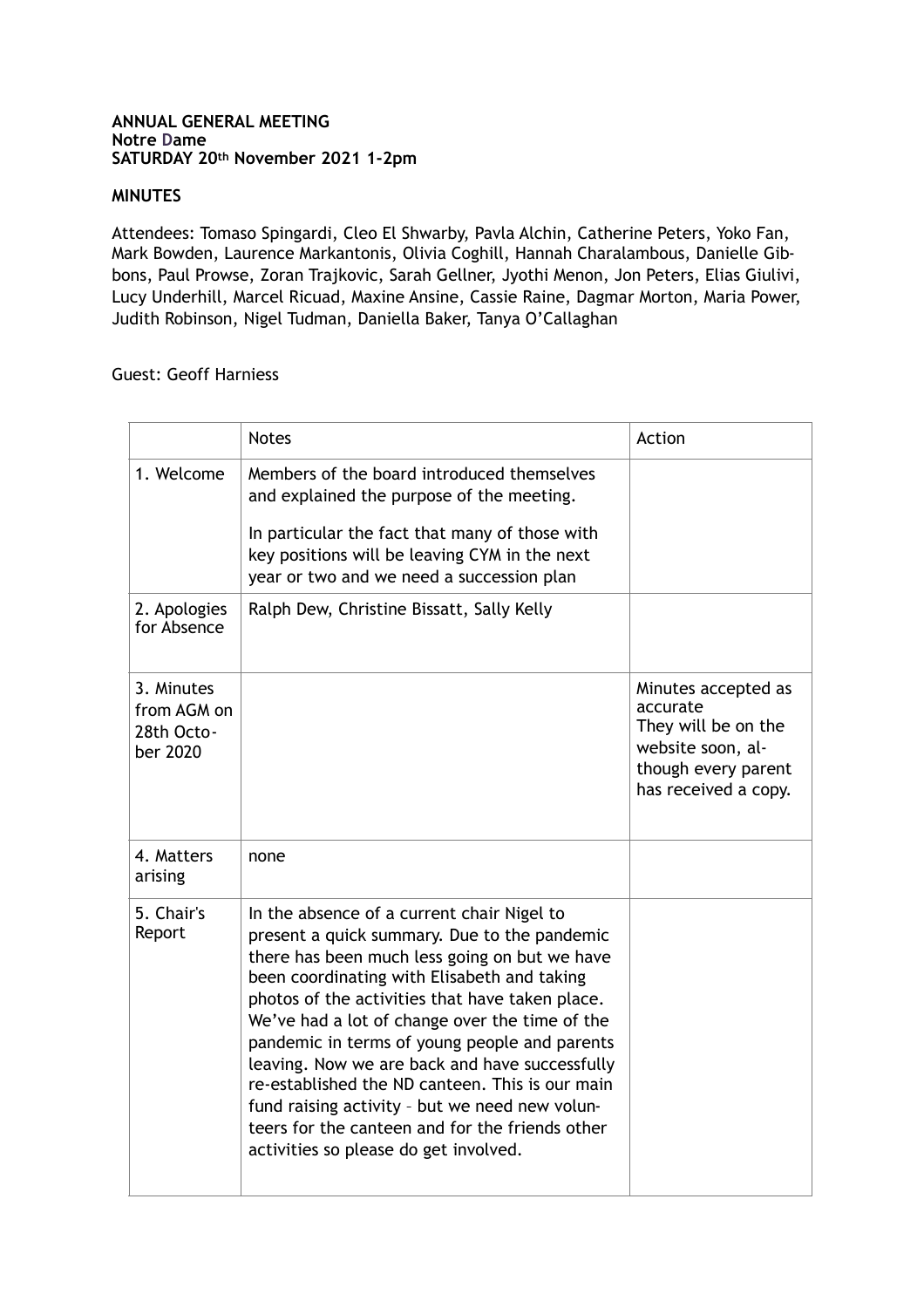| 6. Finance<br>Report | Because of COVID the income was much lower<br>than usual - just under $£2,600$ compared to the<br>previous year of nearly £14,000. The total in-<br>come we did get partly came from regular dona-<br>tions, which added up to £1,291.21 During the<br>past year, Laurence has managed to work<br>through and submit four years of gift aid re-<br>bates, which added up to £1,292.47. Much more<br>of these have been dealt with since, bringing in<br>a further £647.00 that just missed the end of<br>the financial year as it came in at the end of<br>September. Thanks to Laurence's relentless<br>work FCYM has received an overall total of<br>£5,500 of rebates over 2 financial years. |  |
|----------------------|--------------------------------------------------------------------------------------------------------------------------------------------------------------------------------------------------------------------------------------------------------------------------------------------------------------------------------------------------------------------------------------------------------------------------------------------------------------------------------------------------------------------------------------------------------------------------------------------------------------------------------------------------------------------------------------------------|--|
|                      | In the past, part of our fundraising has been to<br>fund printing Upbeat magazine but as this is<br>now online those costs are no longer there. Cur-<br>rently we have agreed to fund a professional<br>standard cymbal set to go with the drum kit that<br>we bought in 2018. We also pay for servicing and<br>repair of many of the instruments.<br>We also raise money through connections with<br>companies who make regular donations like<br>Gail's and Ole&Steen Bakeries. We need to keep<br>this knowledge and those links going when we<br>move on.                                                                                                                                    |  |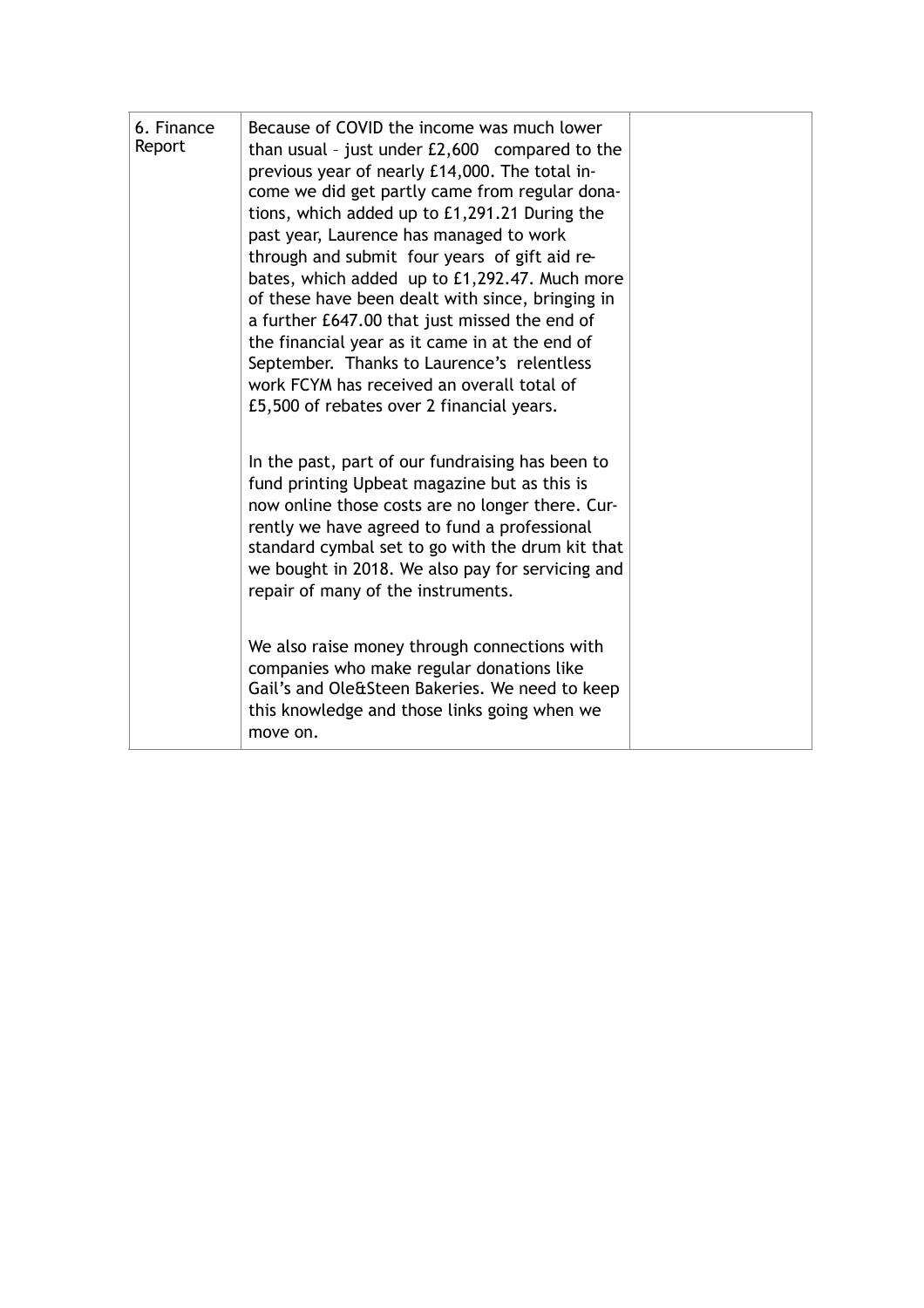| 7. Reports on<br>FCYM activ-<br>ities<br>(Canteen,<br>other fun-<br>draising<br>photo-<br>graphy) | Canteen- This is now back up and running this<br>term in Notre Dame. We have a rota of parents<br>helping make and sell sandwiches and cakes. Its<br>going well but not up to previous levels of sales.<br>So we need to promote the canteen and of<br>course we always need new parents to support<br>with making and selling.                                                        |  |
|---------------------------------------------------------------------------------------------------|----------------------------------------------------------------------------------------------------------------------------------------------------------------------------------------------------------------------------------------------------------------------------------------------------------------------------------------------------------------------------------------|--|
|                                                                                                   | Fundraising- all other<br>Cake sale - there is one on the last week of term<br>CD/ books/ music/ - we had a sale last week in<br>order to shift a lot of older stock to make way<br>for fresh donations. There appears to be less<br>interest in CDs and DVDs now.<br>Any other ideas welcome                                                                                          |  |
|                                                                                                   | Photography - we need a team of people to<br>photograph lunchtime concerns and other<br>events to include in Upbeat and on social media<br>to publicise what CYM provides. If anyone is in-<br>terested in getting involved let Nigel know.<br>There are two cameras in the office for this use.<br>We can support you to get a DBS check - essen-<br>tial for photographing students. |  |
|                                                                                                   | Open Days - Judith - we will have three open<br>days. Two in Jan and one in Feb. We will need<br>up to 20 volunteers on each day to greet parents<br>, do tours, help with refreshments etc. Its really<br>important parents are involved as it definitely<br>encourages people to want to apply.                                                                                      |  |
| Update from<br>Geoff<br><b>Harniess</b>                                                           | Geoff thanked the friends and underlined the<br>importance of the fundraising work they do, as<br>well as the promotion of CYM. He urged people<br>to get involved.                                                                                                                                                                                                                    |  |
|                                                                                                   | The main news is about the re-organised gala<br>concert as a celebration of 50 years of CYM and<br>70 years of the LSSO that should have happened<br>last year. Information will be going out to par-<br>ents soon, it was going to be moved to January<br>but with the worries of a further cancellation<br>due to the pandemic will be moved to later in<br>the year.                |  |